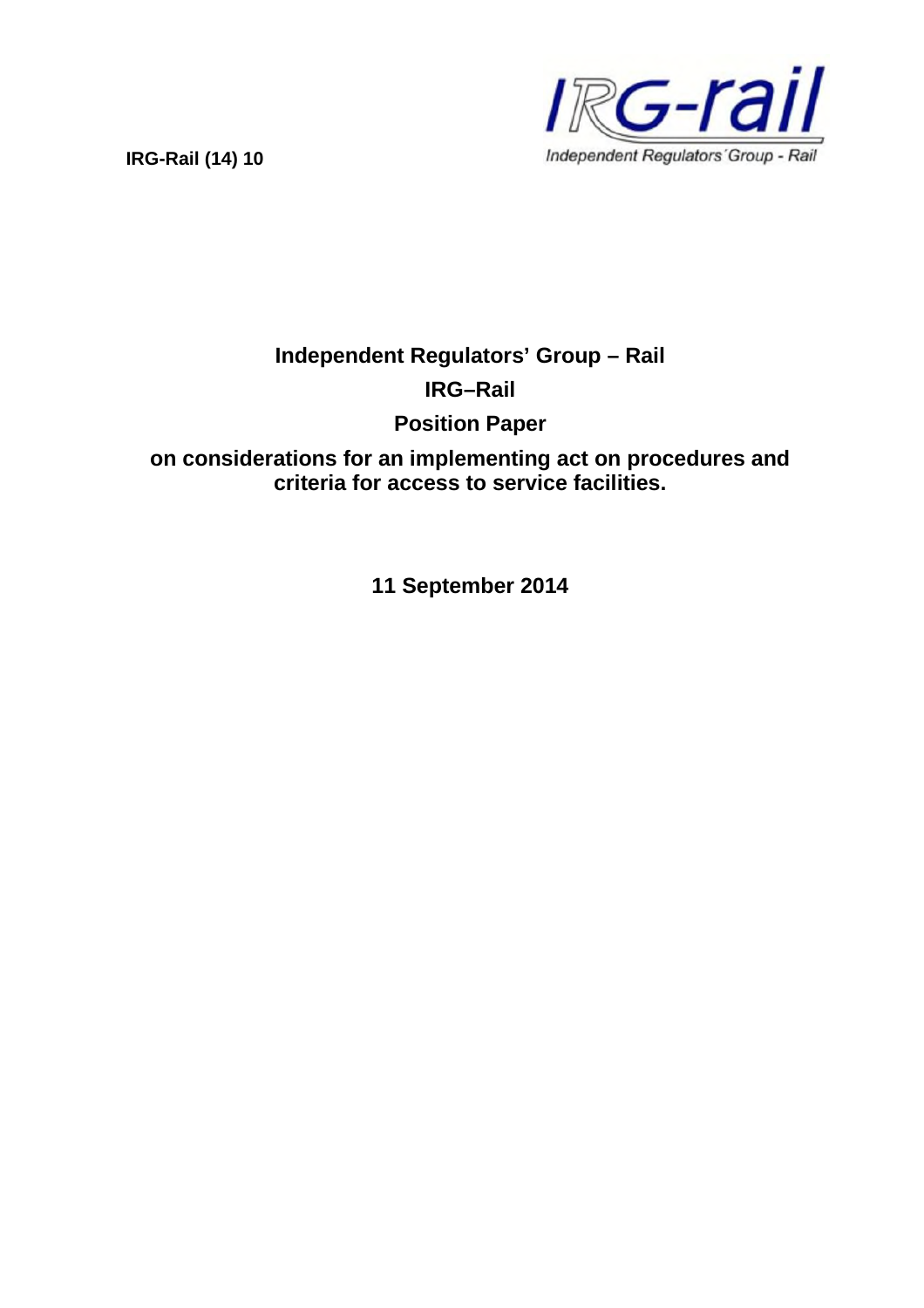

## **I. Introduction**

- 1. The European Commission (hereinafter "the Commission") aims for a greater integration of the European transport sector which is an essential element of the completion of the internal market, Railways are a vital part of the European transport sector moving towards achieving sustainable mobility.
- 2. In order to achieve fair competition, the non-discriminatory access to service facilities and to rail related services in these facilities is crucial and should allow railway undertakings to offer better services to passengers and freight customers. This in turn should contribute to the enhancement of the rail market.
- 3. This IRG-Rail position paper provides initial views on the Commission's future proposal for an implementing act on access to service facilities. According to Article 13(9) of Directive 2012/34/EU (hereinafter "the Directive"), the Commission may adopt measures setting out the details of the procedure and criteria to be followed for access to services to be supplied in the service facilities. These measures are to be based on the experience of the regulatory bodies and of the European Network of Rail Regulatory Bodies (ENRRB).
- 4. IRG-Rail's objectives with this paper are:
	- To highlight areas that we believe the above mentioned implementing act should focus on in order to ensure harmonization in the implementation of the Directive;
	- to provide input for future discussions on this matter based on best regulatory practice and a common understanding on access issues for service facilities, drawing on regulatory bodies' experience.
- 5. IRG-Rail believes there are three issues that need to be highlighted in the implementing act:
	- transparency of access conditions and procedures as well as of charging principles;
	- procedures for access application and procedures dealing with conflicting requests;
	- the concept of viable alternatives.
- 6. IRG-Rail provides initial views on these issues in this paper. IRG-Rail also intends to cover issues with regard to service facilities such as accounting separation and "use it or lease/rent it" in separate papers.

## **II. Transparency of access arrangements and charges**

7. Provision of information on access and charging conditions are key to achieve fair competition and non-discriminatory access to service facilities and services provided in these facilities.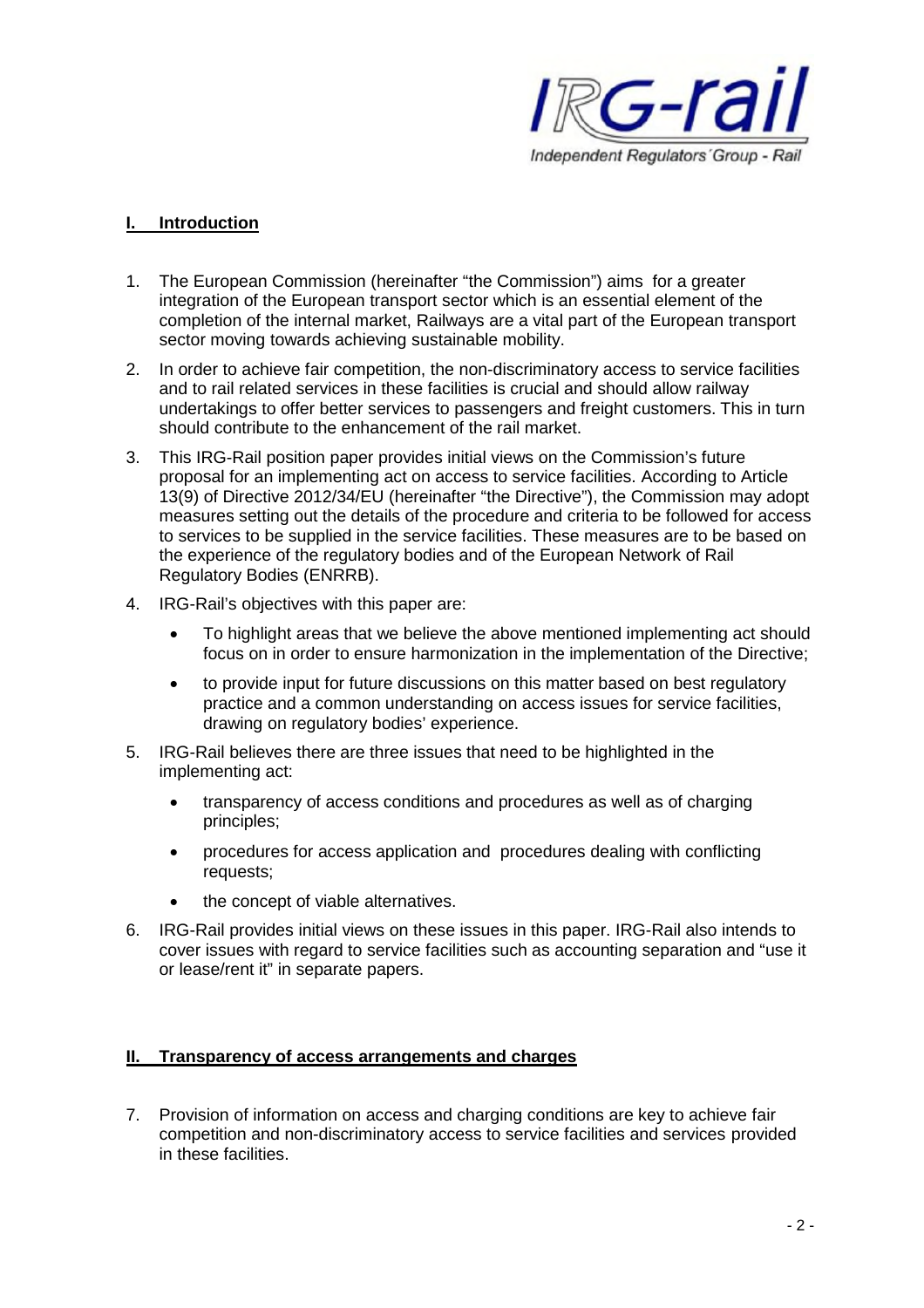

### Transparency of access arrangements and information

- 8. Transparency of access arrangements and procedures are key to ensure the basis for access without barriers to service facilities for all applicants. Service facility operators must therefore examine all applicants' information requests.
- 9. One of the main conditions for non-discriminatory access is complete and precise information on access arrangements and procedures.
- 10. IRG-Rail believes that the operator of the service facility should publish at least:
	- the list of all installations, their locations and a precise description of the facility and the services offered in it;
	- key contact details, such as the operator's phone numbers and e-mailaddresses;
	- all relevant documents for the access and use of the service facility. For example model access contracts, specific contractual conditions and timescales for dealing with requests;
	- if applicable, the terms of use of the operator's necessary IT-systems and the rules concerning the protection of sensitive and commercial data;
	- details of the access coordination process;
	- details of the dispute resolution system;
	- planned changes of the service facility which could impact on the capability or capacity of the facility.
- 11. All the above information should be made publicly available, either electronically or in writing. IRG-Rail believes that the information listed above must be easily accessible, readable and regularly updated.
- 12. The experience of IRG-Rail members shows that this information can be published in different ways. In some countries, such as France, the Netherlands, Norway, Slovenia and the UK the infrastructure manager's network statement contains all necessary information, often by providing a link to the relevant service operators. In Germany, the service operators are required to publish the core access information in an individual document (service facility statement). In Austria railway undertakings operating service facilities are required to publish terms and conditions while infrastructure managers publish their conditions for access to service facilities in their respective network statements. Different ways are possible therefore Member States should be given appropriate flexibility with regard to the method of publication.

#### Transparency of charges

- 13. IRG-Rail believes that transparency of charges is a key issue to guarantee a nondiscriminatory access to service facilities.
- 14. The service facility operator must provide sufficient information to give the applicant visibility on charges so that they can develop a well-founded business plan.
- 15. IRG-Rail believes that service facility operators should publish, at least, the following information: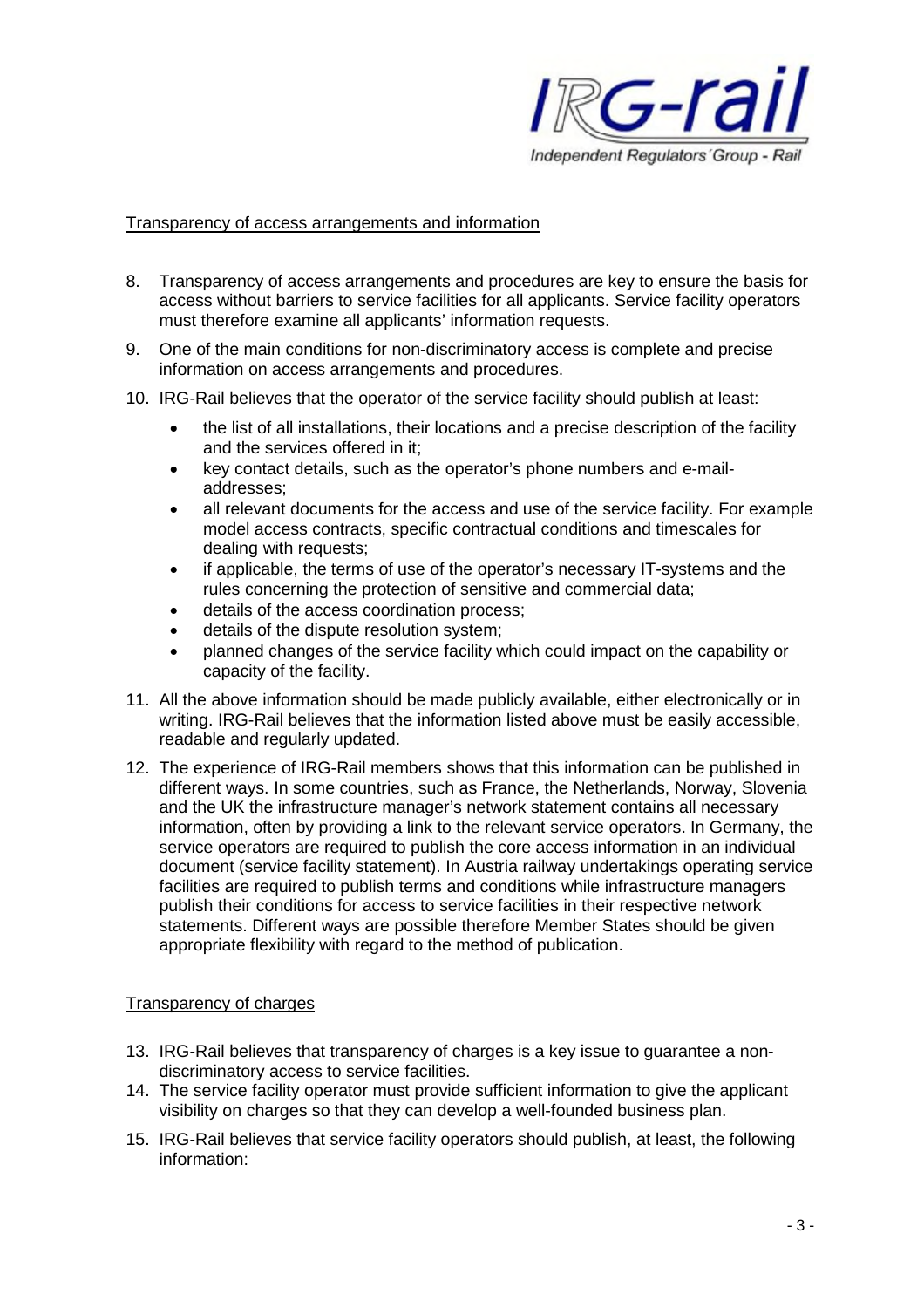

- Charges for access to the facility and services provided;
- charging principles, i.e. the methodology of charges calculation. This information should be sufficient to enable the user of the service facility to understand how the charges are determined and may evolve.
- 16. IRG-Rail believes that in order to allow regulatory bodies to perform their monitoring functions, service operators may also have to provide further detailed information on charging upon request.

## **III. Access application procedure, including procedure for conflicting requests**

- 17. Capacity in service facilities is a basic requirement for railway undertakings operating both passenger transport services and freight services and other applicants. A predictable access application procedure securing a fast and transparent allocation process is essential for fair access to service facilities and for the successful development of competition in the market for rail transport services. A process including consultation on applications may help flushing out whether there are any conflicting applications about to be made.
- 18. Once an applicant puts forward a request for access to a service facility or services therein, the service facility operator should acknowledge and confirm the request including the moment it has been received, after ensuring that all the necessary and required information is complete and has been submitted properly. In the case of missing information the applicant should be notified as soon as possible. All this should be done within a reasonable period after receipt of the request.
- 19. Requirements for a detailed procedure should also apply for the management of conflicting requests as this is an essential part of the application process. If restrictions occur due to capacity issues, the process should include precise access coordination rules. Ultimately, a procedure for conflicting requests should be able to deal with the remaining conflicting applications which cannot be solved by coordination.
- 20. Therefore the implementing act should require service facility operators to have a procedure dealing with conflicting requests. This is to guarantee a proper and transparent process for non-discriminatory access.
- 21. In order to ensure the aforementioned predictable and transparent allocation process, IRG-Rail believes that operators of service facilities should justify any refusal to the applicant.
- 22. In the event of conflicting requests the operator of service facilities should attempt to resolve them through the coordination process. The process should be as follows:
	- As a first step, operators of service facilities should identify conflicting requests

Practice has shown that it is important that the operator carefully considers, whether two or more requests really conflict or not. Where necessary, the operator should seek additional information and/or ask questions to the applicants.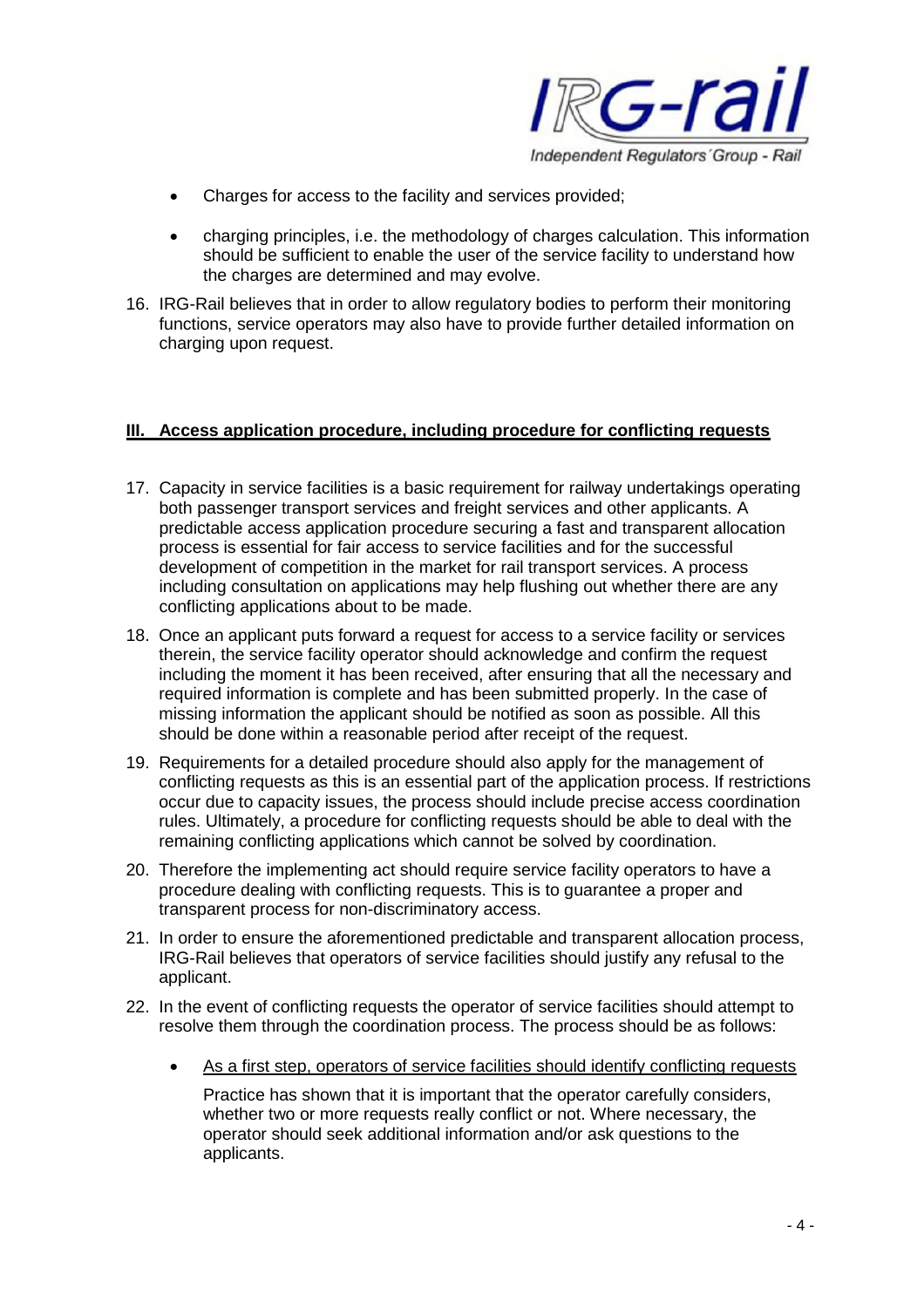

 As a second step, operators should attempt to coordinate the conflicting requests

If a conflict is identified the service operator should start to solve the conflict on the basis of a mutual agreement with all concerned parties and apply the access coordination process.

- As a third step, without prejudice to appeal procedures, service facility operators should apply a dispute resolution procedure
- 23. Should an applicant still feel discriminated against, it is possible to file a complaint  $<sup>1</sup>$ </sup> with the regulatory body that has jurisdiction over the service facility.
- 24. IRG-Rail believes that it makes sense for service facility operators to adopt a dispute resolution procedure as is the case for infrastructure managers. The procedure should provide clear and objective rules to decide unambiguously which of the conflicting requests has priority. Criteria and their application should be fair and nondiscriminatory. They should not lead to any hidden discrimination or unfair access conditions. Criteria may include:
	- Timely coordination, e.g. with approved train paths / circulation of the service;
	- best use in respect of the designated purpose of the service facility (e.g.: a loading siding should be primarily used for loading and not for storage);
	- operational criteria of the service facility (e.g. frequency and volume of use);
	- consideration of existing contractual arrangements;
	- investments made by the user of the service facility;
	- impact on revenues of service facility operators;
	- ability of service facility operators providing railway services to plan the future of their businesses with reasonable degree of assurance;
	- impact on applicants (or potential applicants) at service facility;
	- auction (highest bid), but only as a possible last solution.
- 25. The above list is neither an exhaustive nor a cumulative list, but criteria have to be applied equally.
- 26. IRG-Rail recognises that different criteria are likely to apply to different service facilities. The dispute resolution procedure for a shunting or marshalling yard may not be appropriate for a port or a passenger train station. The implementing act should require service facility operators to produce guidelines and set out the conditions and criteria that will be applicable when dealing with access requests. Therefore any requirement for criteria given in the implementing act should consider these differences and give room to operators of service facilities to adopt different approaches concerning the details of dealing with the application process, including the conflicting request management.
- 27. Implementing such procedures in advance allows a predictable and transparent allocation process in the event of conflicting requests.

 $1$  In accordance with Art. 56 of the Directive.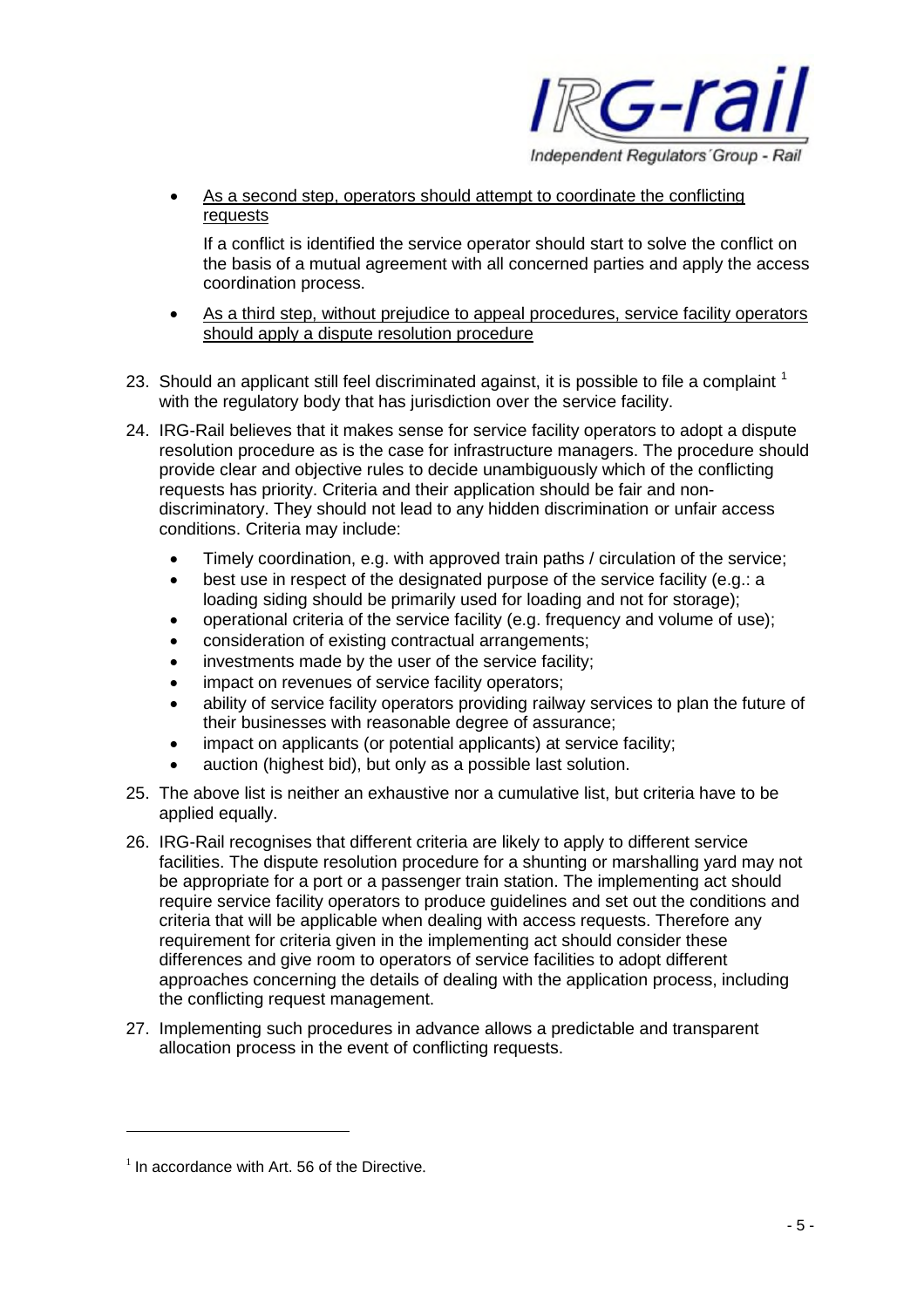

## **IV. Viable alternatives**

- 28. The overall objective of the Directive in relation to service facilities is to open a wide range of commercial and operational facilities in order to facilitate competition between railway undertakings, thus improving efficiency and resulting in lower prices, better level of services and the encouragement of greater use of the rail network. The Directive requires operators of service facilities to provide access to their facilities and supplied services. Therefore, IRG-Rail believes that the Directive foresees a right of access.
- 29. The Directive states that requests for access to service facilities listed in point 2 of Annex II may only be refused, if there are viable alternatives allowing the railway undertaking to operate a rail service on the same or alternative route under economically acceptable conditions. IRG-Rail considers that the instrument of viable alternatives should not be misused and lead to requests being refused with no further proper justification. Therefore, the viable alternative approach should only be triggered once the process of dealing with conflicting requests has been completed.
- 30. The definition of "viable alternative" in the Directive refers to access to another service facility under economically acceptable conditions for the railway undertaking, and allows it to operate the freight or passenger service concerned. IRG-Rail considers that this definition does not provide sufficient guidance. IRG-Rail believes that the "viability" should at least not only depend on whether the alternative facility is required to supply the applicant according to its need, but must also allow the applicant to supply its customers on competitive terms.
- 31. It is important to recognise the different kinds and structures for service facilities. IRG-Rail believes that it is necessary to have a case-by-case analysis on what may be the viable alternative along objective criteria still to be developed. In any case service facility operators when assessing a viable alternative should consider at least the physical characteristics of the service facilities or services to be provided, the capacity of the site and economic conditions. Furthermore, IRG-Rail recognises the challenge in providing sufficient proof of whether the conditions for the alternative proposed are economically acceptable.
- 32. Notwithstanding this, the examination of the "viable alternative" must not cause excessive delay and bureaucratic burden, especially in the event of ad-hoc requests where rapid decisions are needed.
- 33. Moreover, IRG-Rail is concerned about the possibility of several alternative service facilities being designated as the viable alternative successively which could be detrimental to the applicant.

## **V. Role of the regulatory body**

- 34. The Directive sets clear roles for the regulatory body in relation to access to services facilities:
	- The regulatory body must set a reasonable time limit for the handling of access requests to be answered by the facility operator. IRG-Rail therefore believes that it is up to the regulatory body to decide what this reasonable time limit is. This is